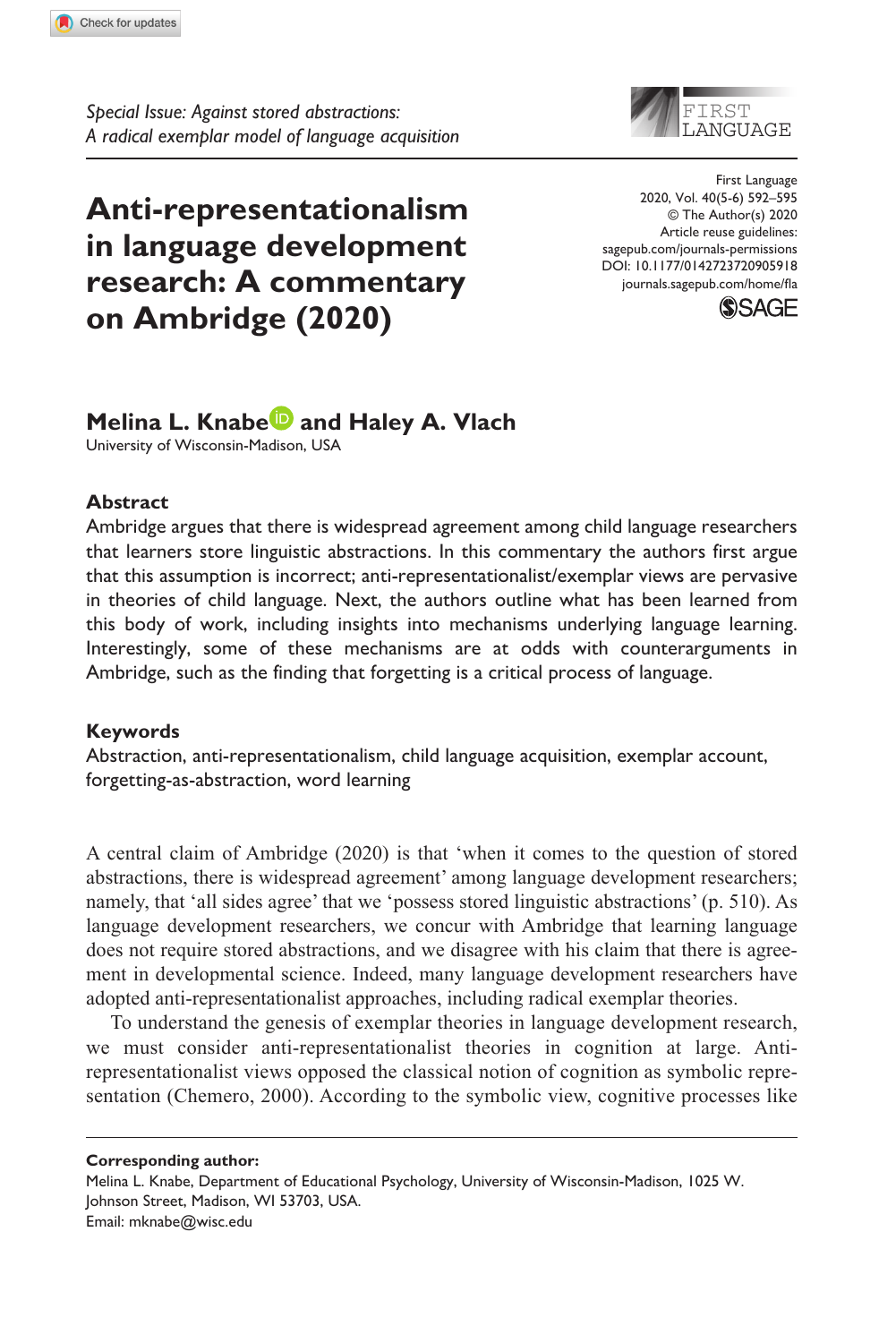perception and attention operate over representations of knowledge. Thus, a clear distinction between structure and process was made. It is against this theoretical backdrop that language development researchers have made a similar, radical claim: there are no structures, there is only process (Samuelson et al., 2015; Smith & Heise, 1992; Spencer et al., 2012). Specifically, cognition emerges from simple, lower-level, and non-symbolic processes (Colunga & Smith, 2008; Smith & Samuelson, 2003). This means that knowledge is not separable from, but instead emerges from, basic cognitive processes like perception, attention, and memory.

Extreme anti-representationalist views (i.e., no exemplars, only process) and exemplar models (i.e., exemplar models like Ambridge, 2020) have been applied broadly in research on language development. They have provided explanations for several phenomena related to word learning, including the shape bias (Smith, 2000), referent selection (Kucker et al., 2015), word-object mappings (Samuelson et al., 2011), as well as categorization and generalization (Colunga & Smith, 2008; Smith & Heise, 1992; Smith & Samuelson, 1997).

Language development researchers have adopted anti-representational models for several reasons. First, a focus on process allows researchers to identify mechanisms of change (Smith & Samuelson, 2003). For instance, novel noun generalization has been ascribed to basic attentional processes in which children track regularities between exemplars (Colunga  $& Smith, 2008$ ). When encountering new exemplars, attention is dynamically shifted to features relevant to the learner. Thus, changes across time and contexts are ascribed to changes in attention. Second, this approach views language learning as a dynamic set of processes, and explains how past learning events affect learning in-the-moment. For instance, Horst et al. (2011) demonstrate how children's object-word mappings are initially driven by novelty. As children acquire words and refine their lexicon, the pull to novelty is attenuated. Indeed, a strength of exemplar accounts noted by Ambridge (2020) is their accommodation of context and past learning. Finally, these theories are considered domain-general, extending beyond the domain of language. For instance, dynamic systems theories – a specific instantiation of anti-representationalism – have been used to explain infants' perseverative reaching in the A-not-B error (Smith & Thelen, 2003; Thelen et al., 2001). Thus, these models allow us to identify mechanisms that bridge language and other domains of cognition.

Interestingly, this work provides several counterarguments to mechanisms proposed in Ambridge (2020). For instance, Ambridge (2020) proposes that learners 'analogize across [stored exemplars] on the fly' to categorize and generalize 'in-the-moment' (pp. 3, 7). We are not quite clear on the use of the term 'analogize' in this context; the article does not provide a clear operational definition and we think of this term as it is used in analogical processing research (Gentner, 1983). If Ambridge (2020) proposes a similar definition to this body of work (Gentner et al., 2001; Goswami, 2013), then we would argue that mechanisms much lower-level than analogizing can explain language. Indeed, many language development researchers have demonstrated that infants can track regularities in their environment using simple associative learning, which contributes to several aspects of language acquisition (e.g., phonology, prosodic patterns, grammar, word learning; Krogh et al., 2013; Saffran et al., 1996; Smith & Yu, 2009).

As another example, Ambridge (2020) claims that forgetting is not a critical process in language learning. In fact, the article notes that 'some exemplar models (e.g., LEX,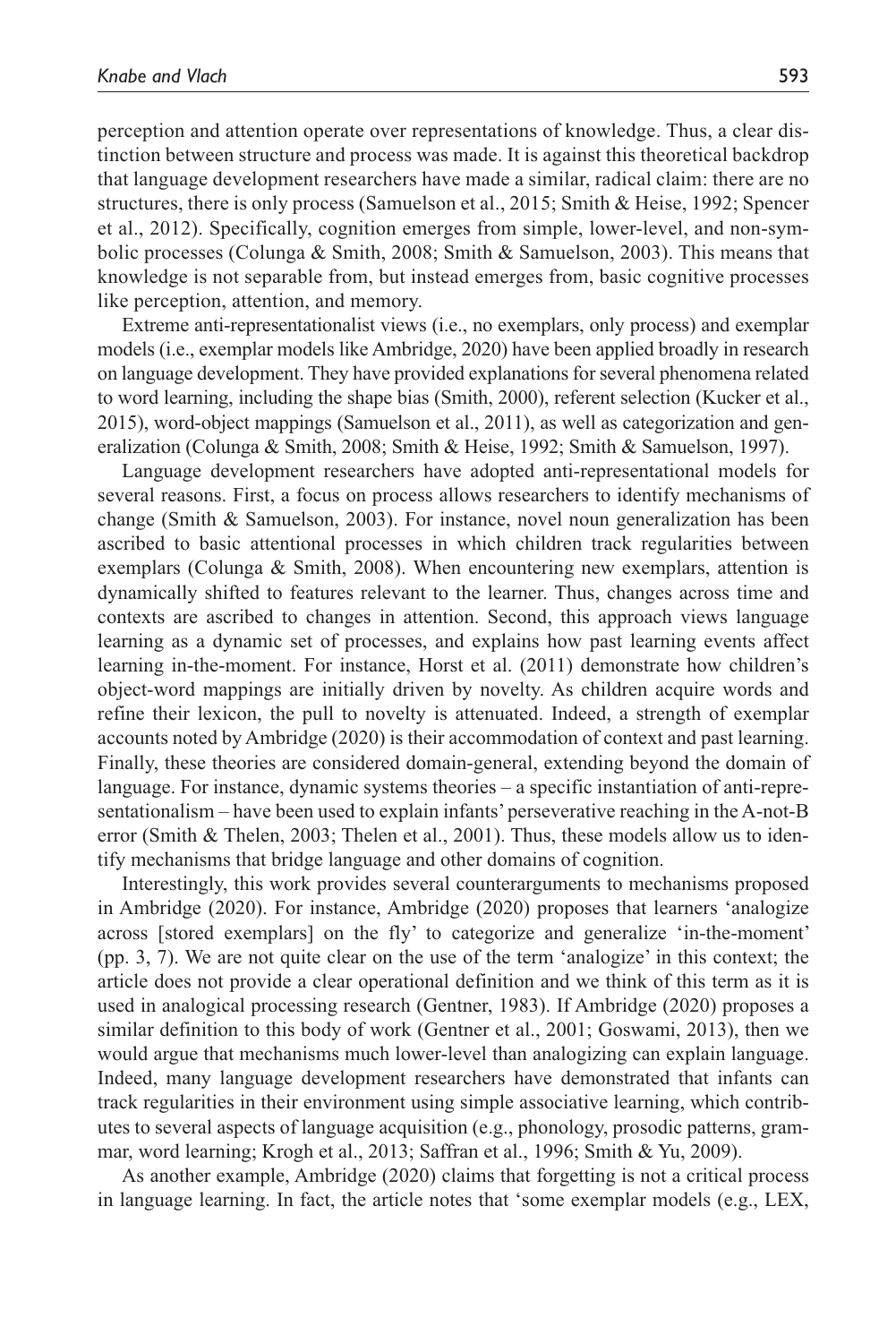TiMBL) do not incorporate an explicit forgetting mechanism (except indirectly in the form of interference in memory, which arises simply as a consequence of storing more and more exemplars)' (p. 45). However, recent language development research has shown that forgetting is a critical mechanism underlying word learning and categorization (Vlach, 2014, 2019). According to the *forgetting-as-abstraction* theory (Vlach, 2014), the time between word learning events provides an opportunity for language learners to forget information about words and referents. This forgetting makes retrieval of learned information more effortful and challenging in the future, which would seem to deter language learning. However, engaging in more effortful retrieval in turn strengthens the memory trace, slowing future forgetting of words and referents. That is, every time words and referents co-occur, they are reactivated in memory and are thus forgotten at a slower rate. Words and features relevant to category membership appear more frequently across learning events relative to irrelevant information. Thus, irrelevant, low frequency features of the exemplars are forgotten at a faster rate than relevant, high frequency features. In turn, relevant features are then more readily retrieved in the future, improving generalization. In sum, forgetting accelerates the abstraction of frequent, relevant features (Vlach, 2014), and abstraction need not imply endorsement of a prototype theory. In fact, the forgetting-as-abstraction account resembles components of the Ambridge (2020) explanation of the exemplar account: forgetting simply means decreased access to a memory trace or greater interference of exemplars.

In sum, we – child language researchers – concur with Ambridge (2020) that language does not necessitate stored abstractions. As reviewed above, many of our colleagues have argued the same position. Thus, one of the premises of Ambridge (2020) is a strawman argument; any reader should be made aware that there is not widespread agreement among language development researchers. We urge the author to consider these antirepresentationalist/exemplar theories, and subsequently outline how the proposed model contributes anything new to the field of child language research.

#### **Funding**

The author(s) disclosed receipt of the following financial support for the research, authorship and/ or publication of this article: This work was supported by James S. McDonnell Foundation and national institutes of health grant Id R21 HD092867-01.

#### **ORCID iD**

Melina L. Knabe **D** <https://orcid.org/0000-0003-1686-8878>

#### **References**

Ambridge, B. (2020). Against stored abstractions: A radical exemplar model of language acquisition. *First Language 40*(5-6): 509–559.

- Chemero, A. (2000). Anti-representationalism and the dynamical stance. *Philosophy of Science*, *67*, 625–647.<https://doi.org/10.1086/392858>
- Colunga, E., & Smith, L. B. (2008). Shape bias special section: Knowledge embedded in process: The self-organization of skilled noun learning. *Developmental Science*, *11*, 195–203. [https://](https://doi.org/10.1111/j.1467-7687.2007.00665.x) [doi.org/10.1111/j.1467-7687.2007.00665.x](https://doi.org/10.1111/j.1467-7687.2007.00665.x)